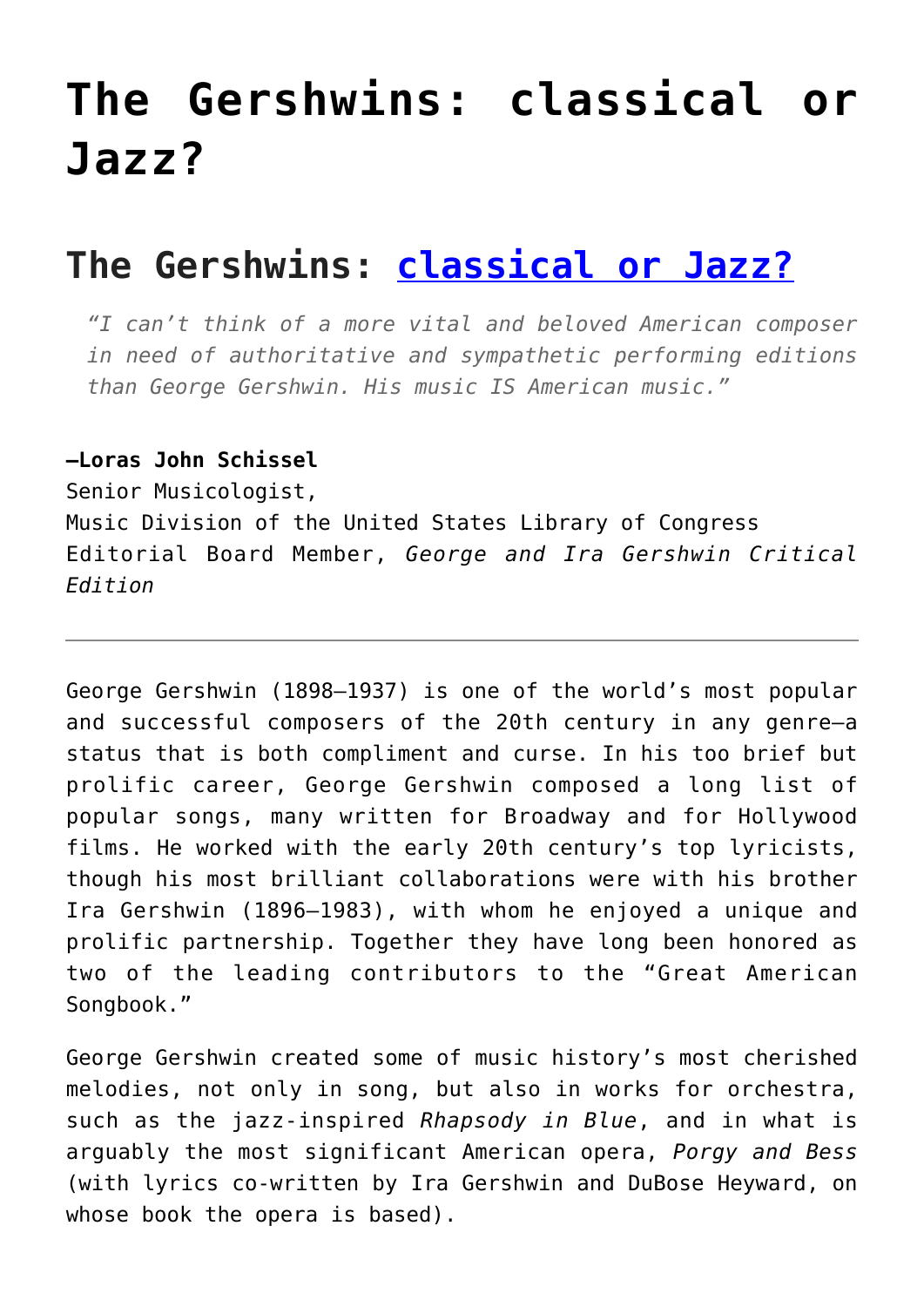Ira Gershwin is celebrated for his genius with words, crafting hundreds of lyrics that are clever, funny, moving—or all of the above. Adept at implementing new lyrical styles, playing with timing and incorporating unusual word combinations, he was the first lyricist to be awarded a Pulitzer Prize (in 1932 for *Of Thee I Sing).*

Ira Gershwin was born as Israel Gershowitz on the Lower East Side of New York City, and George Gershwin was born Jacob Gershwine in Brooklyn, New York. Their Jewish immigrant parents, from St. Petersburg, had joined the American melting pot seeking better opportunity. George took immediately to the piano bought originally for Ira and studied piano with Charles Hambitzer.

George later studied composition with Rubin Goldmark and modernist Henry Cowell. George's skills at the keyboard were admired by African American stride pianists such as Luckey Roberts and James P. Johnson. After George began making a name for himself in the music business, he encouraged Ira to try his hand at writing lyrics. Ira wrote his first song in 1918, launching both his songwriting career and the remarkably successful partnership with his brother.

Perhaps more than any other American composer, George Gershwin integrated a range of musical genres, most notably **blending classical music with jazz, blues and popular music phrasings.** Influenced by his on-the-job songwriting and performing experience working in New York City's Tin Pan Alley as a "song-plugger," George created musical compositions distinguished by their playful and engaging melodies and seemingly spontaneous inflections. **He infused popular song with enriched classical harmonies and imbued symphonic and operatic works with the improvisational energy and rhythmic vitality of jazz.** His music, according to U-M musicology professor Mark Clague, reflects the power of the American cultural melting pot: A blend of sonic dialects and styles at the heart of democracy.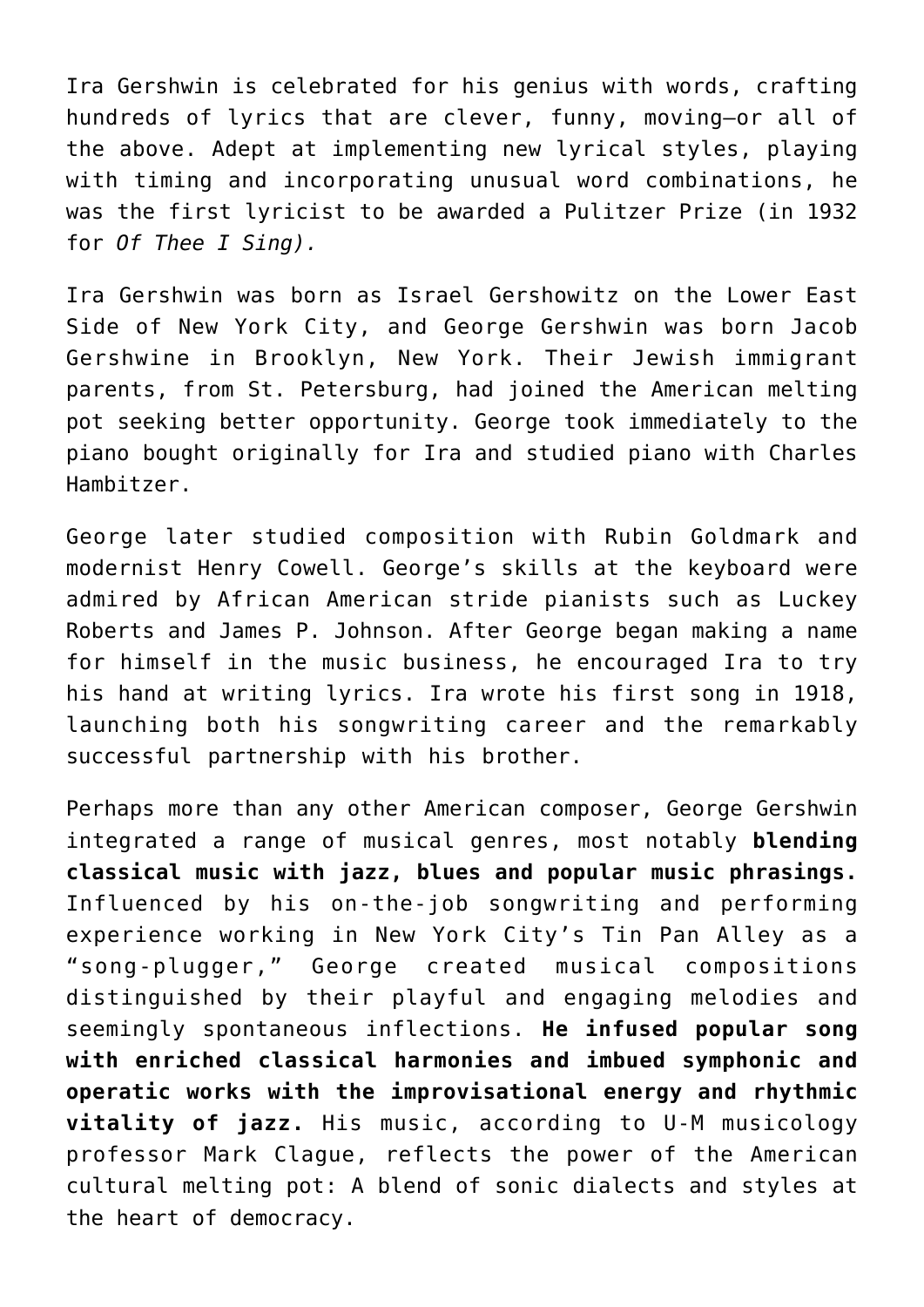Because of his tragic and unexpected death due to an untreatable brain tumor, George Gershwin simply did not live long enough to give proper consideration to his musical legacy. Aaron Copland, by contrast, lived to be 90 years old, and his work has been published in accurate and authoritative editions. Following George's death, Ira continued—after a three-year hiatus—to write lyrics with many talented composers. The George and Ira Gershwin Critical Edition and the U-M Gershwin partnership will at last give the Gershwins' musical work the editorial attention their artistic stature requires.

# **George Gershwin biography**

**George Gershwin**, original name **Jacob Gershvin**, (born September 26, 1898, Brooklyn, [New York](https://www.britannica.com/place/New-York-City), U.S.—died July 11, 1937, Hollywood, California), one of the most significant and popular American composers of all time. He wrote primarily for the [Broadway](https://www.britannica.com/topic/Broadway-street-and-district-New-York-City) [musical theatre,](https://www.britannica.com/art/musical) but important as well are his orchestral and piano [compositions](https://www.merriam-webster.com/dictionary/compositions) in which he blended, in varying degrees, the techniques and forms of classical [music](https://www.britannica.com/art/music) with the stylistic [nuances](https://www.merriam-webster.com/dictionary/nuances) and techniques of [popular music](https://www.britannica.com/art/popular-music) and [jazz](https://www.britannica.com/art/jazz).